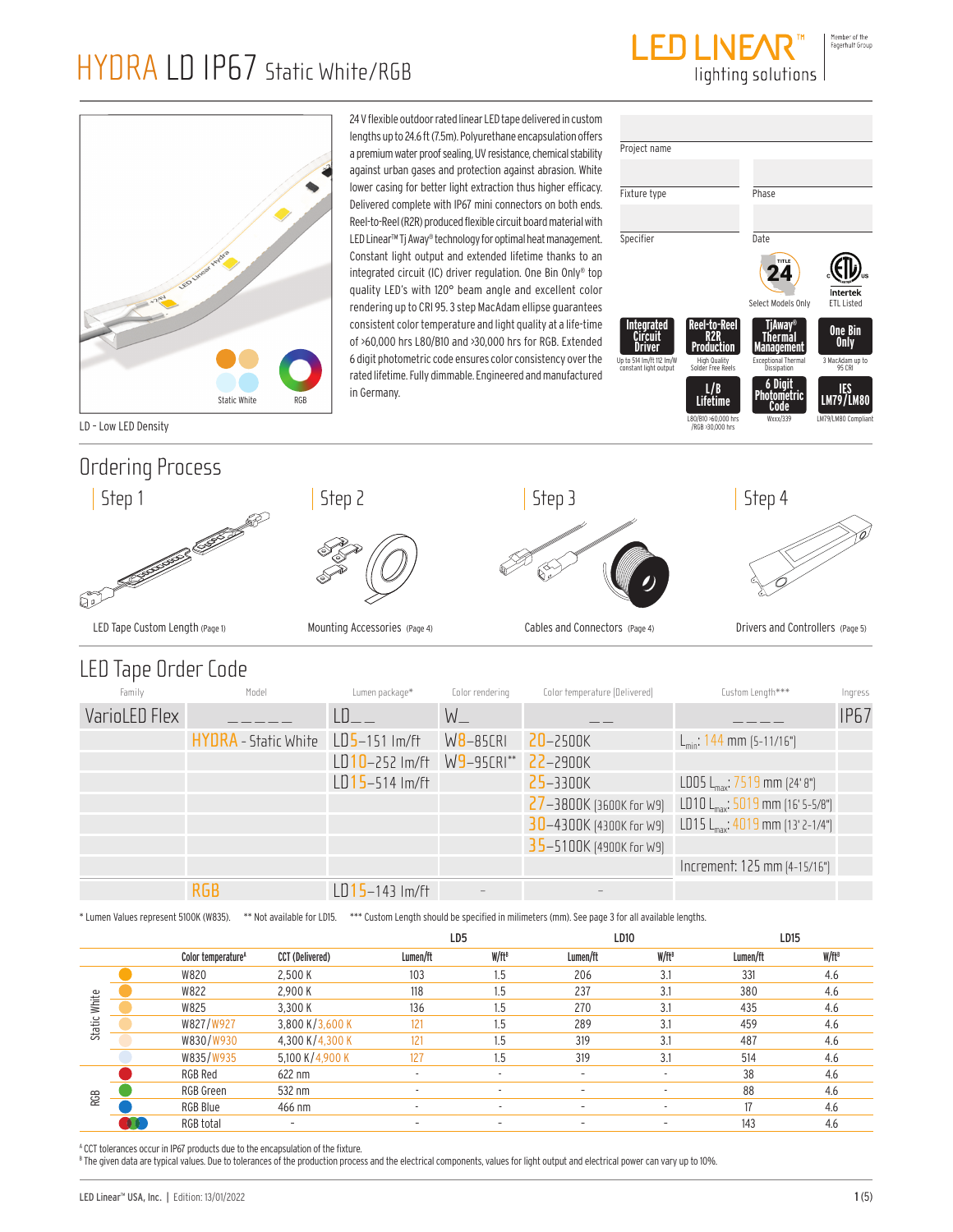

#### Mechanical Details - Static White



#### Mechanical Details - RGB



### Technical Details

|                               | <b>Static White</b>                                                 | RGB                                                                 |
|-------------------------------|---------------------------------------------------------------------|---------------------------------------------------------------------|
| Step length                   | 7 LEDs per 4.92" / 125 mm                                           | 6 LEDs per 4.92" / 125 mm                                           |
| Voltage                       | 24 Volt (23 $V_{\text{min}}$ , 25 $V_{\text{max}}$ )                | 24 Volt (23 $V_{min}$ , 25 $V_{max}$ )                              |
| Case temperature <sup>A</sup> | $T_{\rm C_{min}}$ = -13°F / -25°C, $T_{\rm C_{max}}$ = 158°F / 70°C | $T_{\rm C_{min}}$ = -13°F / -25°C, $T_{\rm C_{max}}$ = 158°F / 70°C |
| Storage temperature           | $Ts_{min}$ = -22°F / -30°C, $Ts_{max}$ = 185°F / 85°C               | $T_{\rm Smin}$ = -22°F / -30°C, Ts <sub>max</sub> = 185°F / 85°C    |
| Ambient temperature           | Ta <sub>min</sub> = -13°F / -25°C, Ta <sub>max</sub> = 122°F / 50°C | Ta <sub>min</sub> = -13°F / -25°C, Ta <sub>max</sub> = 113°F / 45°C |

A The position of the Tc-point is marked on each step of the LED strip. The Tc-point should be measured in thermal equilibrium according to IEC EN 60598-1.

|                                       | <b>Static White</b><br>LD5 | <b>Static White</b><br>LD10 | <b>Static White</b><br>LD <sub>15</sub> | <b>RGB</b><br>LD15 (total) |
|---------------------------------------|----------------------------|-----------------------------|-----------------------------------------|----------------------------|
| Power $(W/ft)^{B}$                    | 1.5                        | 3.1                         | 4.6                                     | 4.6                        |
| Efficacy (lm / W) <sup>B</sup> @ W835 | 102                        | 103                         | 112                                     | 31                         |
| CRI/R9 @ 3000 K                       | 95/65                      | 85/25                       | 85/25                                   | ۰                          |
| Reel length $(\text{ft}/\text{m})$    | 24.6/7.5                   | 16.4/5                      | 13.1/4                                  | 13.1 / 4                   |

 $^{\circ}$  The given data are typical values. Due to tolerances of the production process and the electrical components, values for light output and electrical power can vary up to 10%.

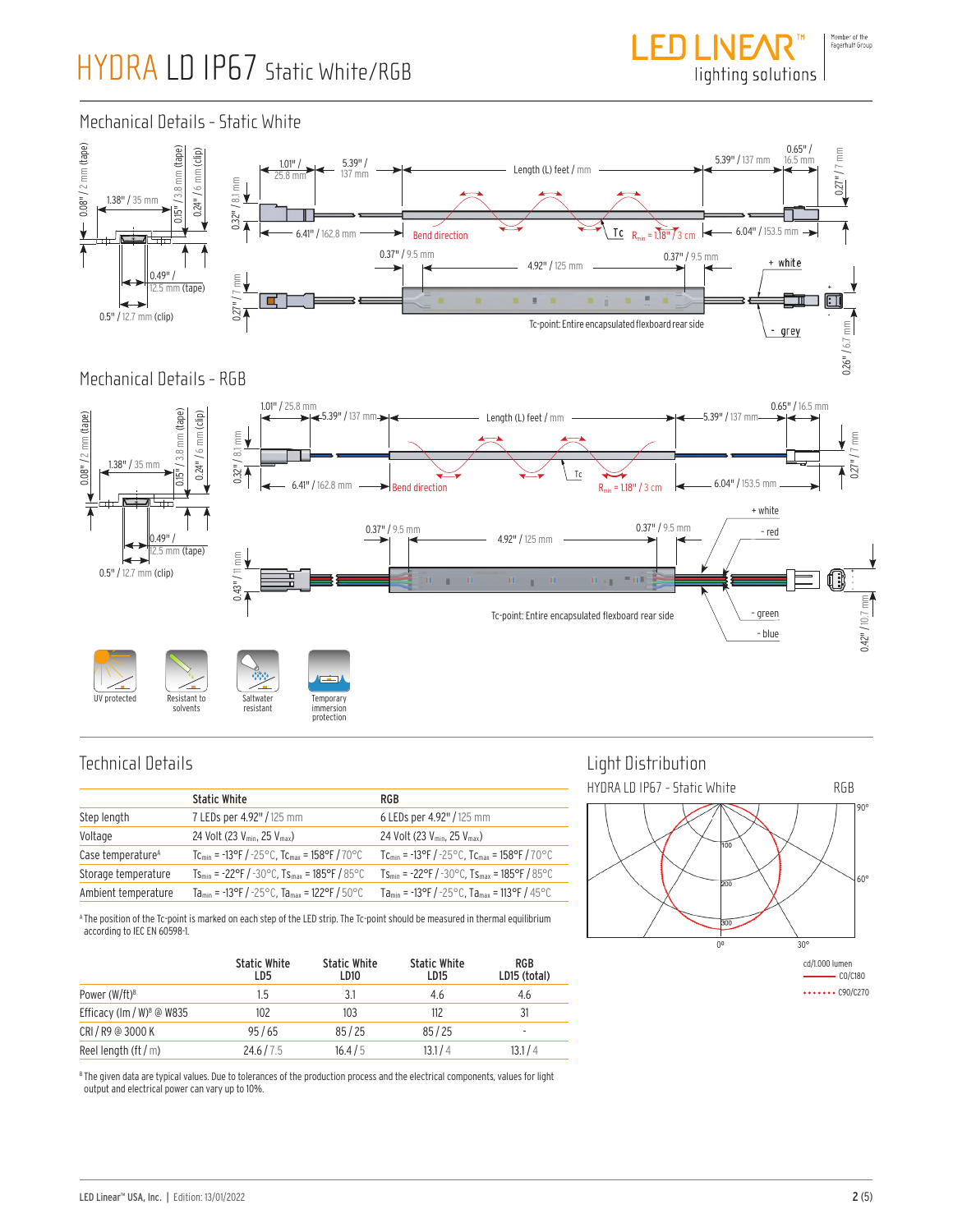

lighting solutions

| Fixture length |      |                | LD5                                   |               | <b>Static White</b><br>LD10           |                | LD15                                    | LD15                          | RGB             |
|----------------|------|----------------|---------------------------------------|---------------|---------------------------------------|----------------|-----------------------------------------|-------------------------------|-----------------|
| inches         | mm   | Watts/fixture  | 1.5 Watts/Ft<br>Lumens/fixture @W930K | Watts/fixture | 3.0 Watts/Ft<br>Lumens/fixture @W830K | Watts/fixture  | 4.6 Watts/Ft<br>Lumens / fixture @W830K | 4.6 Watts/Ft<br>Watts/fixture | Lumens /fixture |
| 5.7            | 144  | $\mathbf{1}$   | 57                                    | 1             | 151                                   | $\overline{c}$ | 230                                     | $\overline{c}$                | 68              |
| 10.6           | 269  | $\mathbf{1}$   | 107                                   | 3             | 281                                   | $\overline{4}$ | 430                                     | $\overline{4}$                | 126             |
| 15.5           | 394  | $\overline{c}$ | 156                                   | 4             | 412                                   | 6              | 629                                     | 6                             | 185             |
| 20.4           | 519  | 3              | 206                                   | 5             | 543                                   | 8              | 829                                     | 8                             | 243             |
| 25.4           | 644  | 3              | 256                                   | 6             | 674                                   | $10$           | 1029                                    | $10$                          | 302             |
| 30.3           | 769  | 4              | 305                                   | 8             | 805                                   | 12             | 1228                                    | 12                            | 361             |
| 35.2           | 894  | 4              | 355                                   | 9             | 935                                   | 13             | 1428                                    | 13                            | 419             |
| 40.1           | 1019 | 5              | 404                                   | 10            | 1066                                  | 15             | 1628                                    | 15                            | 478             |
| 45.0           | 1144 | 6              | 454                                   | $11\,$        | 1197                                  | 17             | 1827                                    | 17                            | 537             |
| 50.0           | 1269 | 6              | 504                                   | 12            | 1328                                  | 19             | 2027                                    | 19                            | 595             |
| 54.9           | 1394 | $\overline{1}$ | 553                                   | $14\,$        | 1459                                  | 21             | 2227                                    | 21                            | 654             |
| 59.8           | 1519 | $\overline{1}$ | 603                                   | 15            | 1589                                  | 23             | 2426                                    | 23                            | 712             |
| 64.7           | 1644 | 8              | 652                                   | 16            | 1720                                  | 25             | 2626                                    | 25                            | 771             |
| 69.7           | 1769 | 9              | 702                                   | $17\,$        | 1851                                  | 27             | 2826                                    | 27                            | 830             |
| 74.6           | 1894 | 9              | 752                                   | 19            | 1982                                  | 29             | 3025                                    | 29                            | 888             |
| 79.5           | 2019 | 10             | 801                                   | 20            | 2113                                  | 30             | 3225                                    | $30\,$                        | 947             |
| 84.4           | 2144 | $11\,$         | 851                                   | 21            | 2243                                  | 32             | 3425                                    | 32                            | 1006            |
| 89.3           | 2269 | $11\,$         | 901                                   | 22            | 2374                                  | 34             | 3624                                    | $34\,$                        | 1064            |
| 94.3           | 2394 | 12             | 950                                   | 24            | 2505                                  | $36\,$         | 3824                                    | $36\,$                        | 1123            |
| 99.2           | 2519 | 12             | 1000                                  | 25            | 2636                                  | 38             | 4024                                    | 38                            | 1182            |
| 104.1          | 2644 | 13             | 1049                                  | 26            | 2766                                  | $40\,$         | 4223                                    | $40\,$                        | 1240            |
| 109.0          | 2769 | 14             | 1099                                  | 27            | 2897                                  | 42             | 4423                                    | 42                            | 1299            |
| 113.9          | 2894 | 14             | 1149                                  | 28            | 3028                                  | 44             | 4623                                    | 44                            | 1357            |
| 118.9          | 3019 | 15             | 1198                                  | 30            | 3159                                  | 46             | 4822                                    | 46                            | 1416            |
| 123.8          | 3144 | 15             | 1248                                  | 31            | 3290                                  | 47             | 5022                                    | 47                            | 1475            |
| 128.7          | 3269 | 16             | 1297                                  | 32            | 3420                                  | 49             | 5222                                    | 49                            | 1533            |
| 133.6          | 3394 | 17             | 1347                                  | 33            | 3551                                  | 51             | 5421                                    | 51                            | 1592            |
| 138.5          | 3519 | 17             | 1397                                  | 35            | 3682                                  | 53             | 5621                                    | 53                            | 1651            |
| 143.5          | 3644 | 18             | 1446                                  | 36            | 3813                                  | 55             | 5821                                    | 55                            | 1709            |
| 148.4          | 3769 | 19             | 1496                                  | 37            | 3944                                  | 57             | 6020                                    | 57                            | 1768            |
| 153.3          | 3894 | 19             | 1545                                  | 38            | 4074                                  | 59             | 6220                                    | 59                            | 1826            |
| 158.2          | 4019 | 20             | 1595                                  | 40            | 4205                                  | 61             | 6420                                    | 61                            | 1885            |
|                |      |                |                                       |               |                                       |                |                                         |                               |                 |
|                |      |                |                                       |               |                                       |                |                                         |                               |                 |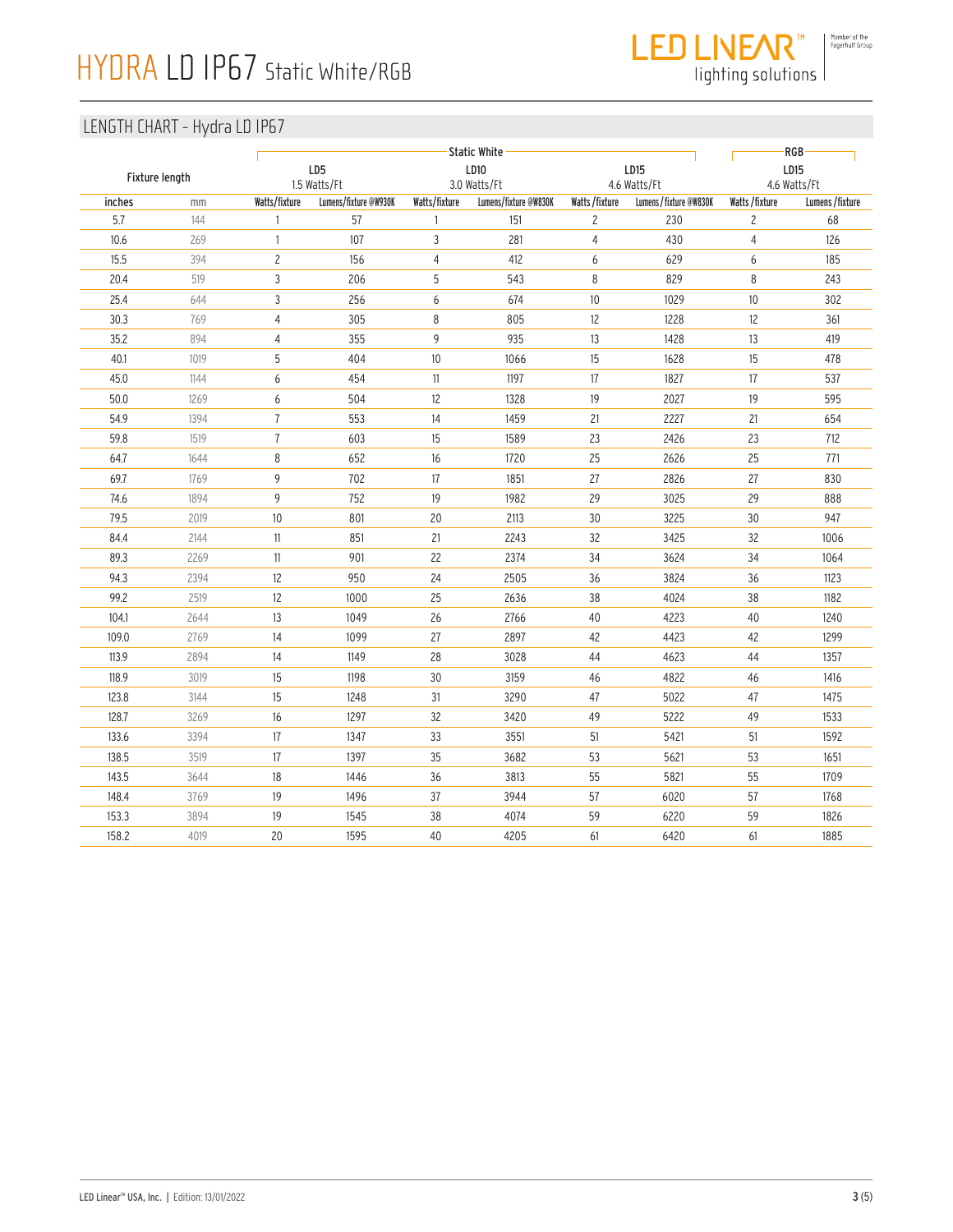

### Mounting Accessories

|   | Item               | Description                                                                                           | Dimensions (L x W x H) | Order Code |
|---|--------------------|-------------------------------------------------------------------------------------------------------|------------------------|------------|
| R | Surface Mount Clip | Clear plastic mounting clips. Use to mount the product on hard surfaces.<br>Sold as set of 50 pieces. | 3/8" x 1-3/8" x 1/4"   | 13000115   |
|   | Adhesive Tape      | Double sided 3M adhesive tape roll. Use to mount products on surfaces.                                | 32' x 3/8"             | 182000035  |

### Cables and Connectors

| Item                                                         | Description                                                                                                                                                            | Model                                                     | <b>Dimensions</b>                                          | <b>Order Code</b>                |
|--------------------------------------------------------------|------------------------------------------------------------------------------------------------------------------------------------------------------------------------|-----------------------------------------------------------|------------------------------------------------------------|----------------------------------|
| Cable IP68<br>for Static White                               | Outdoor rated UL approved cable. Use to extend installa-<br>tion distance with outdoor rated splicing box (by others).                                                 | <b>Static White</b>                                       | 2 x 22 AWG, 160 ft                                         | 14000030                         |
| Mini Female Connector IP67<br>for Static White               | Use to run cable from the driver to the first fixture of the<br>run or to the next fixture. Female mini connector on one<br>side and open end cable on the other side. | <b>Static White</b><br>Static White                       | 2 x 22 Awg, 8 in<br>2 x 22 Awg, 6.5 ft                     | 15000141<br>15000142             |
| Mini Male Connector IP67<br>for Static White                 | Use to run cable from the fixture to the driver or to the<br>previous fixture. Male mini connector on one side and<br>open end cable on the other side.                | <b>Static White</b>                                       | 2 x 22 Awg, 8 in                                           | 15000140                         |
| Mini Extension IP67<br>for Static White                      | Use to extend the distance between connection points.<br>Female connector on one side and male connector on the<br>other side.                                         | <b>Static White</b><br>Static White                       | 2 x 22 Awg, 4 in<br>2 x 22 Awg, 6.5 ft                     | 15000143<br>15000144             |
| for Static White                                             | Mini Female Protection Cap IP67 Use to seal unused connectors and maintain IP67 ingress<br>protection.                                                                 | <b>Static White</b>                                       |                                                            | 15000218                         |
| Cable IP68<br>for RGB and Tunable White                      | Outdoor rated UL approved cable. Use to extend<br>installation distance with outdoor rated splicing box<br>(by others).                                                | RGB/Tunable White<br>RGB/Tunable White                    | 4 x 23 Awg, 160 ft<br>4 x 18 Awg, 160 ft                   | 14000048<br>14000060             |
| Mini Female Connector IP67<br>for RGB and Tunable White      | Use to run cable from the driver to the first fixture of the<br>run or to the next fixture. Female mini connector on one<br>side and open end cable on the other side. | <b>RGB</b><br><b>Tunable White</b><br>RGB / Tunable White | 4 x 23 Awg, 8 in<br>4 x 23 Awg, 8 in<br>4 x 23 Awg, 6.5 ft | 15000201<br>15000241<br>15000202 |
| Mini Male Connector IP67<br>for RGB and Tunable White        | Use to run cable from the fixture to the driver or to the<br>previous fixture. Male mini connector on one side and<br>open end cable on the other side.                | <b>RGB</b><br>Tunable White                               | 4 x 23 Awg, 8 in<br>4 x 23 Awg, 8 in                       | 15000200<br>15000240             |
| Mini Extension IP67<br>for RGB and Tunable White             | Use to extend the distance between connection points.<br>Female connector on one side and male connector on the<br>other side.                                         | <b>Static White</b><br><b>Static White</b>                | 4 x 23 Awg, 4 in<br>4 x 23 Awg 6.5 ft                      | 15000203<br>15000204             |
| Mini Female Protection Cap IP67<br>for RGB and Tunable White | Use to seal unused connectors and maintain IP67 ingress<br>protection.                                                                                                 | RGB / Tunable White                                       |                                                            | 15000219                         |